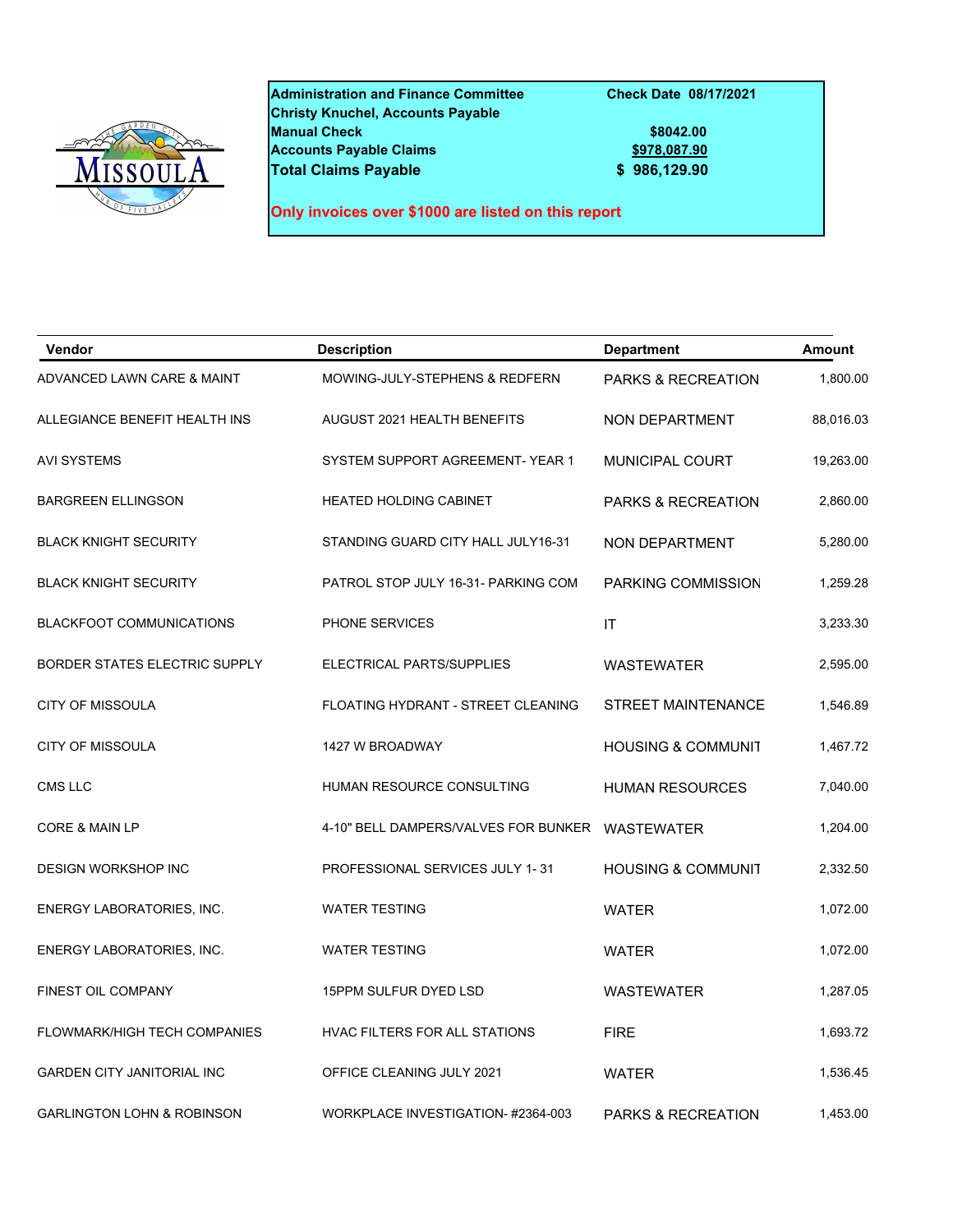| Vendor                          | <b>Description</b>                        | <b>Department</b>             | <b>Amount</b> |
|---------------------------------|-------------------------------------------|-------------------------------|---------------|
| <b>HACH COMPANY</b>             | E COLI BLUE MEDIA KITS                    | <b>WASTEWATER</b>             | 1,588.91      |
| <b>HEALTHY IS WELLNESS LLC</b>  | <b>CORP HEALTH &amp; WELLNESS PROGRAM</b> | NON DEPARTMENT                | 1,200.00      |
| <b>HOMEWORD</b>                 | DRAWDOWN #1                               | <b>ENTITLEMENT GRANTS</b>     | 339, 153.45   |
| <b>IDAHO ASPHALT SUPPLY INC</b> | CHIP SEAL OIL                             | <b>STREET MAINTENANCE</b>     | 13,214.33     |
| <b>IDAHO ASPHALT SUPPLY INC</b> | CHIP SEAL OIL FOR CHIP SEAL 2021          | <b>STREET MAINTENANCE</b>     | 13,202.66     |
| <b>IDAHO ASPHALT SUPPLY INC</b> | CHIP SEAL OIL                             | <b>STREET MAINTENANCE</b>     | 12,996.49     |
| INSPIRING DEVELOPMENT LLC       | SEPTEMBER 2021 RENT                       | <b>POLICE</b>                 | 8,297.00      |
| KOCHS TENNIS COURT SERVICE      | TENNIS & PICKLEBALL COURT REPAIRS         | PARKS & RECREATION            | 7,760.00      |
| LEIF ASSOCIATES INC             | <b>GASB 75 ROLL FORWARD VALUATION</b>     | NON DEPARTMENT                | 1,650.00      |
| LES SCHWAB TIRE CENTER          | <b>TIRES</b>                              | <b>WATER</b>                  | 1,135.88      |
| LN CURTIS AND SONS              | FIRE EQUIPMENT & GEAR-PPE-GLOVES          | <b>FIRE</b>                   | 3,236.43      |
| LN CURTIS AND SONS              | FIRE EQUIPMENT & GEAR                     | <b>FIRE</b>                   | 1,056.25      |
| <b>MAHCP</b>                    | DATA PROGRAM FEES & MBRSHIP FEES          | NON DEPARTMENT                | 2,759.65      |
| <b>JIM MEYER</b>                | 414 RYMAN ST SEPT RENT                    | <b>CENTRAL SERVICES</b>       | 6,774.91      |
| <b>JIM MEYER</b>                | 400 RYMAN & 198 W PINE STS SEP RENT       | <b>HOUSING &amp; COMMUNIT</b> | 6,646.10      |
| MISSOULA DOWNTOWN ASSOCIATION   | JOINT MARKETS CAMPAIGN- JULY              | PARKING COMMISSION            | 2,500.00      |
| MISSOULA ELECTRIC COOP INC      | 8500 MULLAN RD                            | <b>WATER</b>                  | 1,128.08      |
| MISSOULA ELECTRIC COOP INC      | <b>ELECTRICITY</b>                        | <b>WASTEWATER</b>             | 1,041.39      |
| <b>MODERN MACHINERY</b>         | PARTS FOR CHIP SPREADER                   | <b>STREET MAINTENANCE</b>     | 26,213.60     |
| <b>MOMS RENTALS</b>             | <b>EXCAVATOR RENTAL</b>                   | <b>STREET MAINTENANCE</b>     | 1,782.50      |
| MONTANA SNOWBOWL                | SUMMER CAMPS ZIP LINE TOURS               | PARKS & RECREATION            | 1,196.25      |
| <b>NMCDC</b>                    | DRAWDOWN #3                               | <b>ENTITLEMENT GRANTS</b>     | 22,065.68     |
| NORMONT EQUIPMENT CO            | SWEEPER STOCK                             | STREET MAINTENANCE            | 1,654.00      |
| NORTH RIDGE FIRE EQUIPMENT      | PPE- COVID SUITS                          | <b>FIRE</b>                   | 1,477.00      |
| NORTHWESTERN ENERGY             | <b>COLLECTIONS</b>                        | <b>WASTEWATER</b>             | 44,068.89     |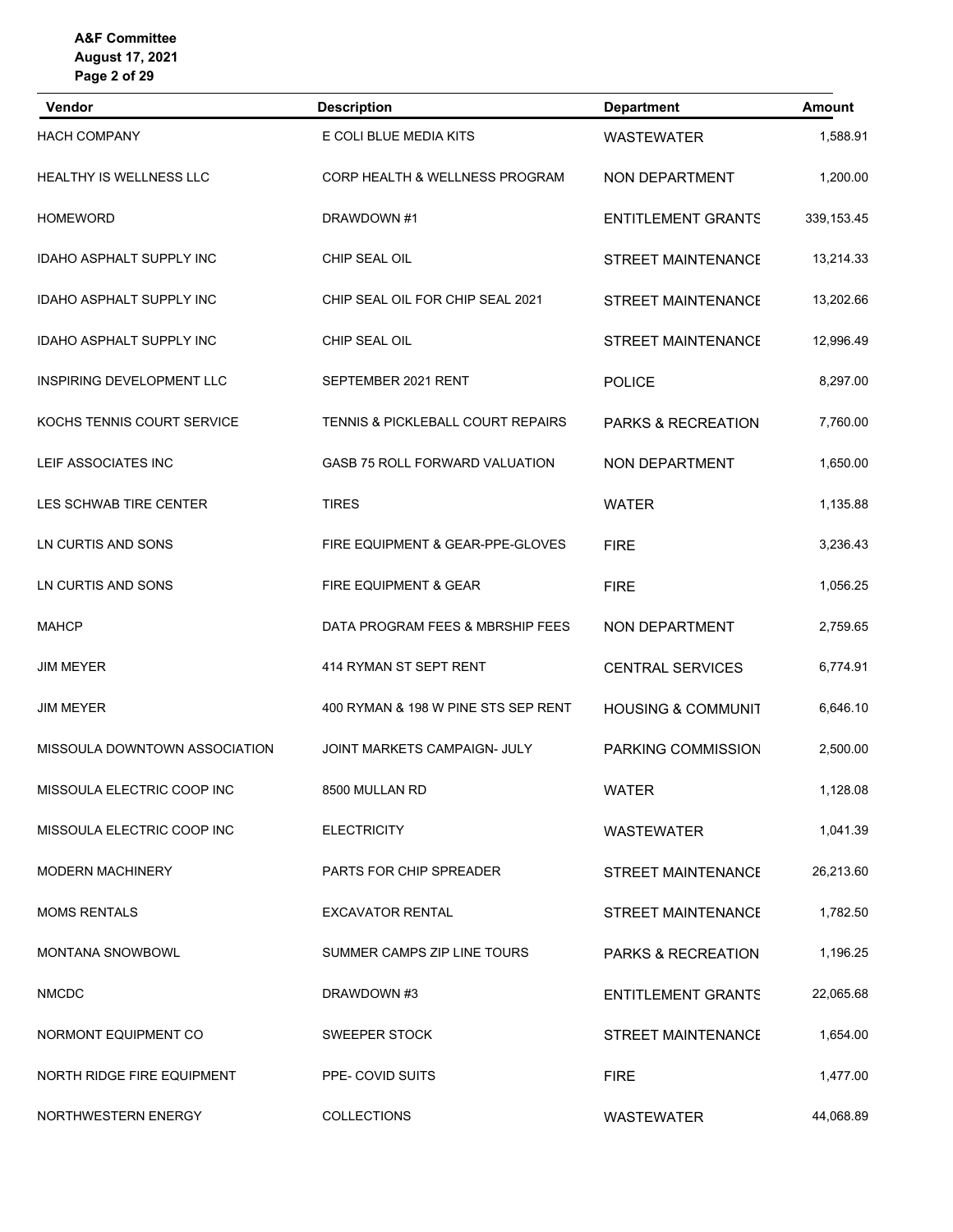| Vendor                            | <b>Description</b>                                      | <b>Department</b>             | <b>Amount</b> |
|-----------------------------------|---------------------------------------------------------|-------------------------------|---------------|
| NORTHWESTERN ENERGY               | 3001 BANCROFT PMP                                       | PARKS & RECREATION            | 16,085.12     |
| NORTHWESTERN ENERGY               | <b>UTILITIES</b>                                        | <b>FIRE</b>                   | 6,061.50      |
| NORTHWESTERN ENERGY               | <b>UTILITIES</b>                                        | PARKS & RECREATION            | 3,160.76      |
| NORTHWESTERN ENERGY               | 2000 CEMETERY RD                                        | <b>CEMETERY</b>               | 2,308.78      |
| NORTHWESTERN ENERGY               | 109 N CATLIN ST                                         | <b>FACILITY MAINTENANC</b>    | 1,787.80      |
| NORTHWESTERN ENERGY               | 3001 BANCROFT                                           | PARKS & RECREATION            | 1,070.29      |
| OPPORTUNITY RESOURCES INC         | CATLIN POLICE FACILITY CLEANING JUNE                    | <b>FACILITY MAINTENANC</b>    | 1,636.92      |
| PARTNERSHIP HEALTH CENTER         | DRAWDOWN #7                                             | NON DEPARTMENT                | 19,859.00     |
| PAULSON ELECTRIC                  | PORTS FOR WATCHGUARD DOCKS                              | <b>POLICE</b>                 | 1,375.95      |
| PIONEER MANUFACTURING COMPANY     | FIELD PAINT- ACCT #CI7027                               | PARKS & RECREATION            | 6,374.05      |
| <b>JOSHUA T QUICK</b>             | <b>LIBRARY MURAL CONSULTATION</b>                       | <b>HOUSING &amp; COMMUNIT</b> | 1,000.00      |
| REPUBLIC SERVICES #889            | TRASH/RECYLCING SERVICE SPLASH MT                       | PARKS & RECREATION            | 1,320.81      |
| <b>SCIDESIGNS COMMUNICATION</b>   | NIH-SEPA JULY 2021                                      | <b>HOUSING &amp; COMMUNIT</b> | 3,497.43      |
| <b>SIGTRONICS CORP</b>            | 8577- HEADSETS                                          | <b>FIRE</b>                   | 2,114.26      |
| <b>SYSCO</b>                      | <b>SPLASH CONCESSIONS</b>                               | PARKS & RECREATION            | 1,578.81      |
| <b>T2 SYSTEMS INC</b>             | EXTENDED WARRANTY SEPT 21-SEPT 22                       | PARKING COMMISSION            | 39,285.00     |
| THATCHER COMPANY OF MONTANA       | CALCIUM TABS & HYDROCHLORIC ACID                        | PARKS & RECREATION            | 6,645.52      |
| THATCHER COMPANY OF MONTANA       | CALCIUM HYPO TABS                                       | <b>PARKS &amp; RECREATION</b> | 5,548.76      |
| THATCHER COMPANY OF MONTANA       | <b>CHLORINE</b>                                         | <b>WATER</b>                  | 4,840.68      |
| <b>TIRE RAMA</b>                  | TIRES - DISMOUNT&MOUNT - SWEEPER 186 STREET MAINTENANCE |                               | 2,172.54      |
| <b>TITAN MACHINERY</b>            | NEW FRONT WINDOW UNIT #363                              | <b>WASTEWATER</b>             | 1,215.00      |
| <b>TOWNE MAILER</b>               | POSTAGE REFILL - AUG                                    | <b>CITY CLERK</b>             | 1,500.00      |
| ADVANCED ARBOR CARE TREASURE STAT | BLVD TREE REMOVAL FY 21 CONTRACT                        | <b>PARKS &amp; RECREATION</b> | 14,075.00     |
| ADVANCED ARBOR CARE TREASURE STAT | BLVD TREE REMOVAL FY 21 CONTRACT                        | PARKS & RECREATION            | 10,900.00     |
| UTILITIES UNDERGROUND             | UTILITY LOCATION SVS                                    | <b>WATER</b>                  | 1,149.24      |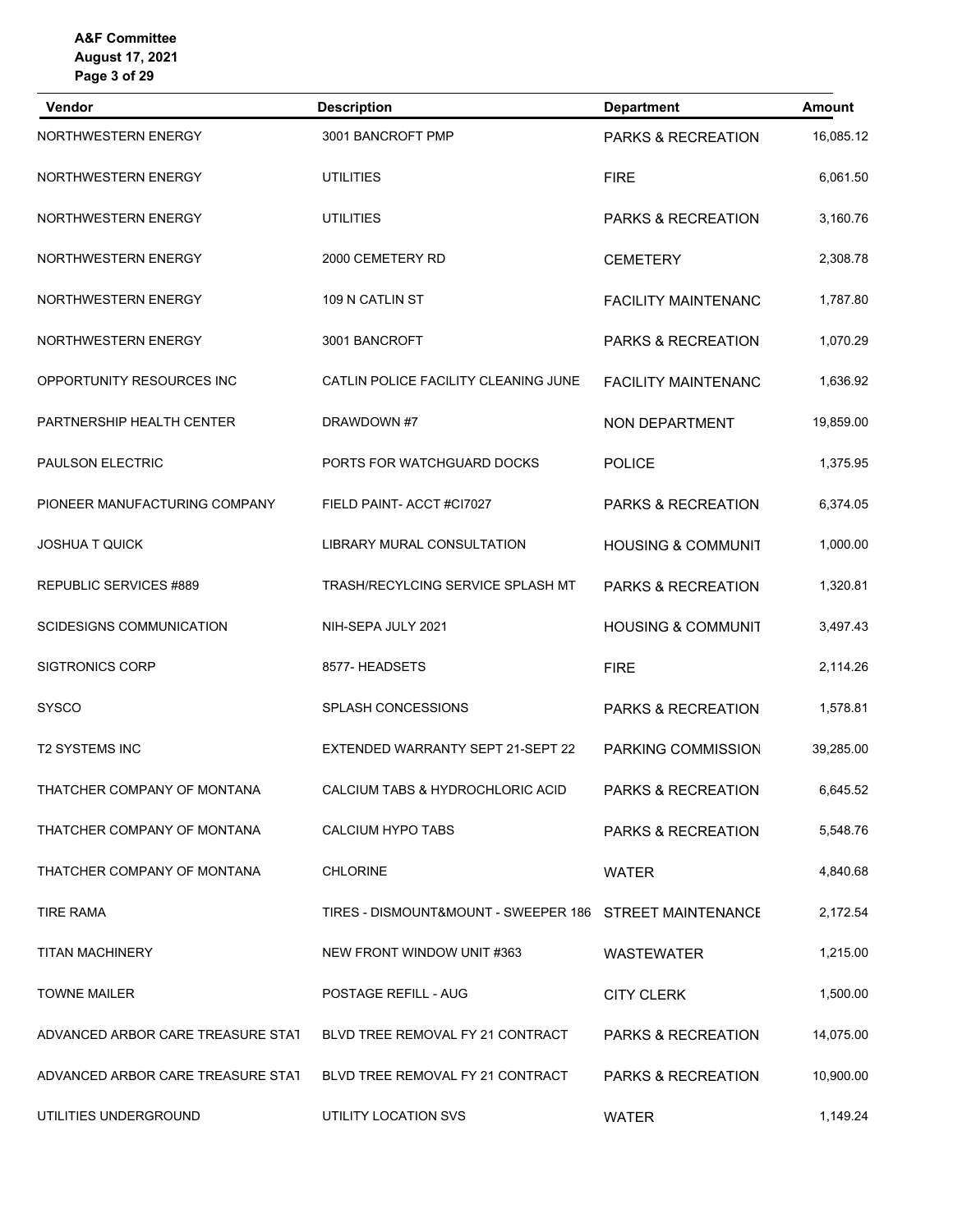| <b>Vendor</b>                                            | <b>Description</b>                         | <b>Department</b>                | <b>Amount</b> |
|----------------------------------------------------------|--------------------------------------------|----------------------------------|---------------|
| UVEON TECHNOLOGIES LLC                                   | UV LAMPS 240 W                             | <b>WASTEWATER</b>                | 3,219.11      |
| <b>VERIZON WIRELESS</b>                                  | MONTHLY CHARGES JUNE 28- JULY 27           | <b>WATER</b>                     |               |
| <b>VERIZON WIRELESS</b>                                  | MONTHLY CHARGES JUNE 27-JULY 26            | <b>PARKS &amp; RECREATION</b>    | 2,266.18      |
| <b>VERIZON WIRELESS</b>                                  | MONTHLY CHARGES JUNE 24- JULY 23           | MULTI - DEPARTMENT               | 2,095.80      |
| <b>JOHN ERIC WEBER</b>                                   | PERDIEM/LODGING, SNIPERCRAFT NW BAS POLICE |                                  | 1,137.75      |
| WESTERN STATES FIRE PROTECTION                           | FIRE PROTECTION INSPECTION                 | <b>WATER</b>                     | 1,014.00      |
| FLEET SERVICES WEX BANK                                  | FUEL JULY 2021                             | <b>FACILITY &amp; VEHICLE M/</b> | 56,684.07     |
| WGM GROUP INC                                            | <b>PRO SERVICES JULY 2021</b>              | <b>MRA</b>                       | 4,155.40      |
| <b>ZOO TOWN SURFERS INC</b>                              | SUMMER CAMP RAFTING                        | <b>PARKS &amp; RECREATION</b>    | 3,025.00      |
| Total of individual invoices over \$1000 selected claims |                                            | \$903,219.79                     |               |